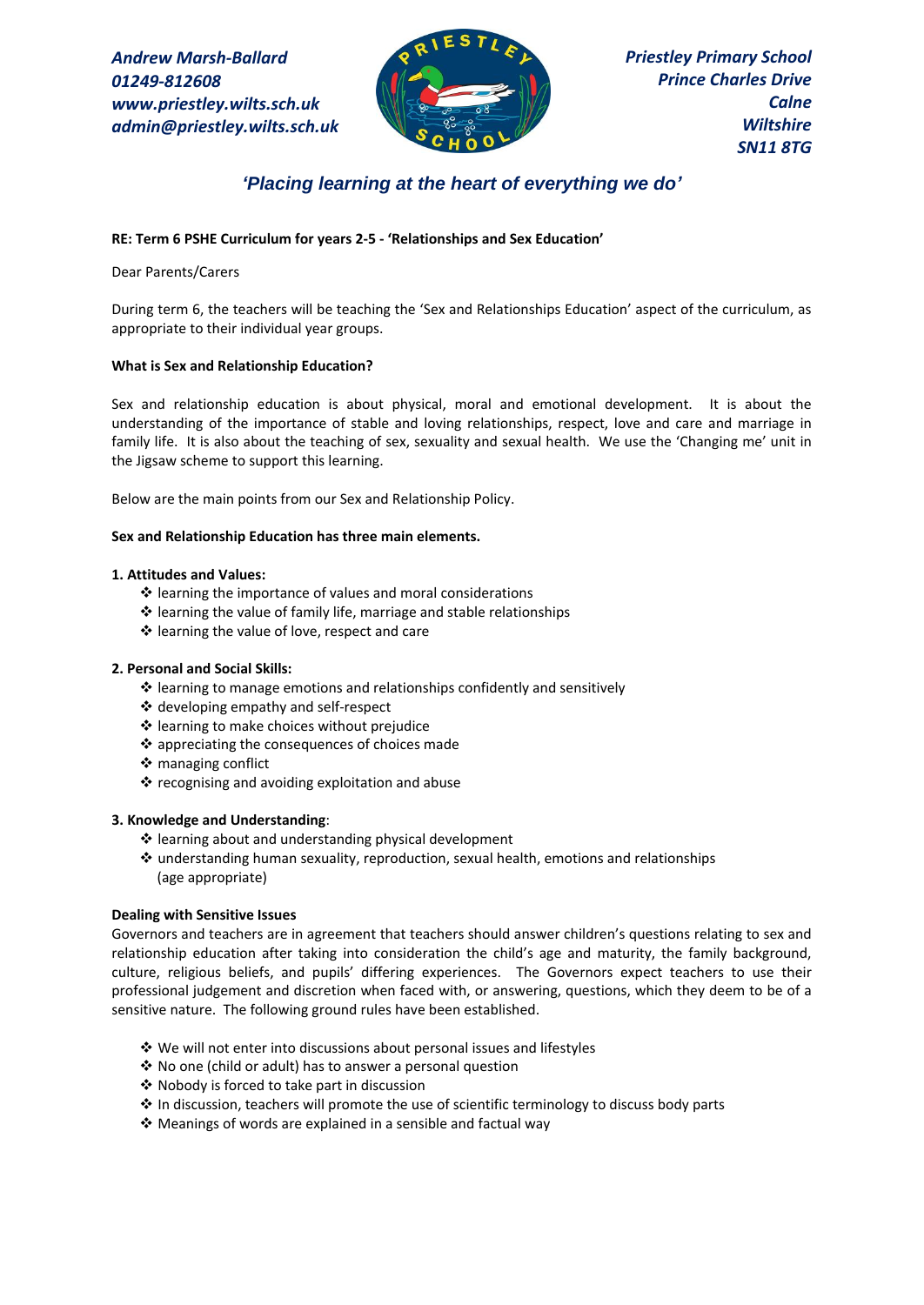When planning lessons, teachers will consider appropriate grouping in respect of pupil experience and need. Mixed-gender classes will be the norm for the younger pupils and most sessions will be conducted in a circle time/open debate session which the children are familiar with.

**'Relationships are central to our lives. As well as helping keep children safe, quality Sex and Relationship Education has proven to support children's mental and physical health. It also has an impact on academic attainment.' -** (Jon Baggaley, Chief Executive of the PSHE Association.)

Yours sincerely

A Marsh-Ballard